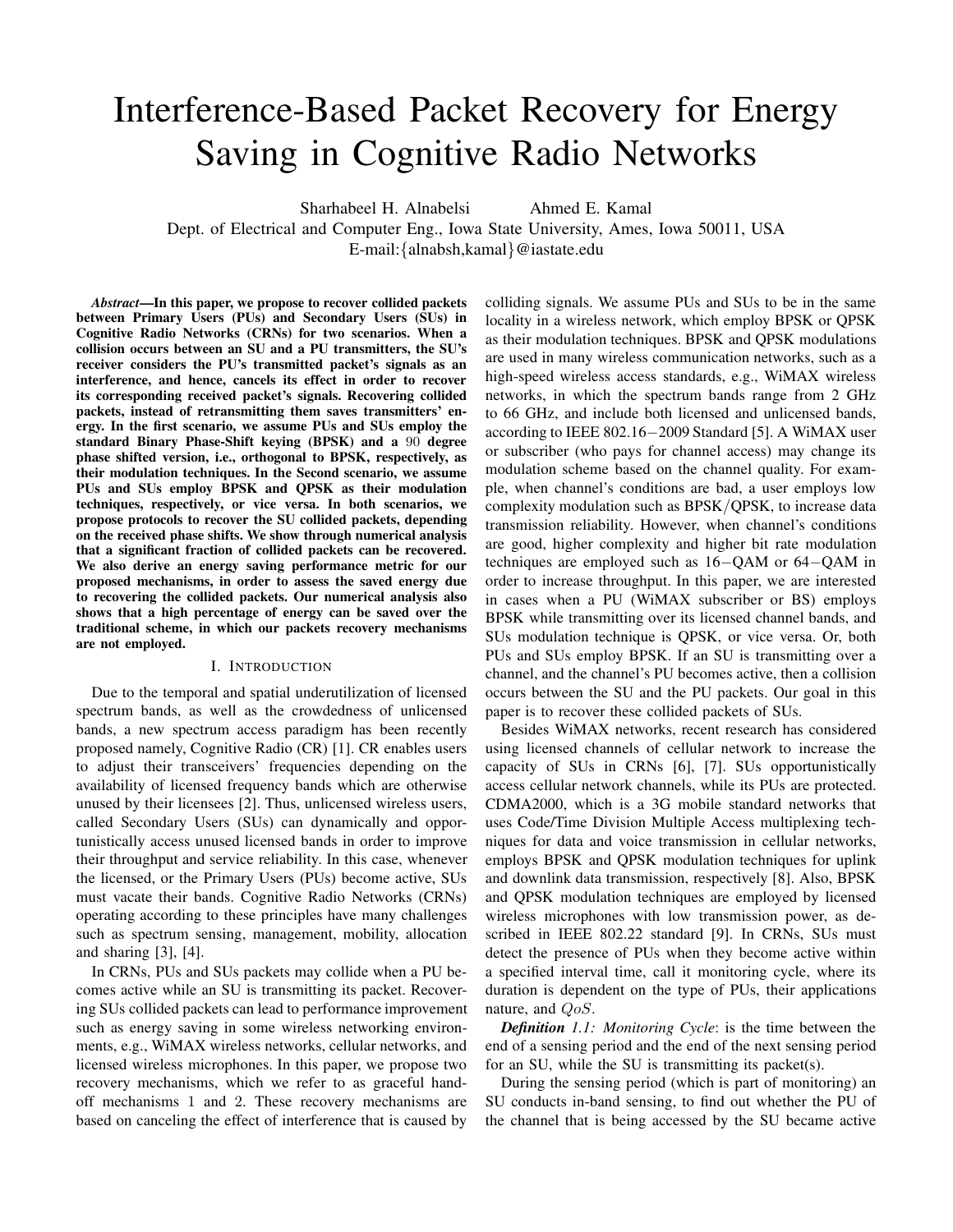

Fig. 1. System Model.



Fig. 2. Mechanism 1 constellation diagram for Fig. 3. Mechanism 2 constellation diagram for 2 two transmitters A and B.



transmitters  $A$  and  $B$ , where  $A$  and  $B$  employ QPSK and BPSK  $(M_1)$ , respectively.

or not. If a PU presence is miss-detected during the sensing period, as a result, all the SU transmitted bits during the following monitoring cycle collide with the PU's transmission. Even though, the SU receiver can recover these collided bits while receiving them one by one, by employing our proposed technique in this paper.

#### II. MOTIVATION

When a PU becomes active it does not sense its licensed channel to detect whether it is being used by an SU or not. Therefore, the PU just starts transmission over its assigned channel. As a result, if an SU has been using this channel at that time, a collision occurs between the head of the first packet transmitted by the PU and the tail of the last transmitted SU packet. To the best of our knowledge there is no proposed work in literature to recover these collided packets for the SU. Therefore, this problem motivated us to propose a new scheme, which we call graceful hand-off, and employ the additive nature of the electromagnetic (EM) waves as a coding operation for the simultaneously transmitted signals, in order to allow the SU receivers to recover their collided sub-packets. Our proposed scheme results in energy saving, because the recovered collided packets will not be retransmitted, and therefore, the transmission energy is saved for the SU transmitters.

## III. SYSTEM MODEL

Figure 1 shows a sketch for our proposed model, a PU transmitter ( $PU_t$ ) and its corresponding PU receiver ( $PU_r$ ), and an SU transmitter  $(SU_t)$  and its corresponding SU receiver  $(SU_r)$ . We assume the MAC protocol is time slotted. Therefore, at the beginning of each Time Slot (TS), say TS i (TS(i)), the  $SU<sub>t</sub>$ transmits only if it senses the channel is idle (which means the PU is idle). However, if the PU transmitter becomes active,  $PU_t$ , after time  $\tau$ , a collision occurs between the head of the first packet transmitted by the  $PU_t$  and the tail of the last packet transmitted by the  $SU_t$ , such that,  $0 \leq \tau \leq T - \epsilon$ , where T is the length of the time slot, and  $\epsilon$  is a small time period. When the collision occurs the  $SU<sub>r</sub>$  receives a superimposed signal of the  $SU<sub>t</sub>$ 's signal, call it  $S<sub>s</sub>$ , and  $PU<sub>t</sub>$ 's signal, call it  $I_p$ . Therefore,  $SU_r$  considers  $I_p$  as an interference signal, and cancels its effect on its signal of interest,  $S_s$ . Our proposed scheme will be explained in details, when we present our proposed graceful hand-off mechanisms 1 and 2 for packets recovery, in Sections V and VI, respectively.

Our scheme is different from Physical layer Network Coding  $(PNC)$  [10] and Analog Network Coding  $(ANC)$  techniques [11], because we recover the packets at the receiver nodes without using a relay node as shown in Figure 1, while  $PNC$  and  $ANC$  techniques requires a relay node. Similar to  $PNC$ , our proposed scheme requires synchronization between SUs and PUs, similar to other CRN MAC protocols [12]. This synchronization can be implemented with the help of the Common Control Channel (CCC).

In our proposed packets recovery mechanisms, SUs modulation technique selection is based on the modulation technique employed by PUs. Let  $M_1$  be a BPSK modulation scheme that is represented by  $A_1$  and  $A_0$  symbols with phase shifts 0 and  $\pi$ , respectively. Also, let  $M_2$  be a BPSK modulation scheme that is represented by  $B_1$  and  $B_0$  symbols with phase shifts  $\frac{\pi}{2}$ and  $\frac{-\pi}{2}$ , respectively, as shown in Figure 2. The QPSK, when employed, is represented by 4 symbols, such that each symbol codes two transmitted bits. As shown in Figure 3 symbols  $A_{11}$ ,  $A_{01}$ ,  $A_{00}$ , and  $A_{10}$  correspond to '11', '01', '00', and '10' bit combinations, respectively.

IV. MODEL ASSUMPTIONS

- We introduce the following common assumptions:
- The Medium Access Control (MAC) protocol is time slotted.
- The modulation schemes for PUs and SUs are either both BPSK, or one is BPSK and the other is QPSK.
- Our proposed scheme mainly depends on phase shifts rather than received energy in order to recover the received signals.
- SUs and PUs are synchronized [12], as we explained in our system model, Section III.
- The SUs can detect and recognize the modulation technique employed by PUs. Many methods have been proposed in literature, as in the survey in reference [16], to detect different modulation techniques.
- $\circ$  Mechanism 1 is employed when PUs use  $M_1(M_2)$  and SUs use  $M_2(M_1)$ , as shown in Figure 2.
- Mechanism 2 is used when one of the PUs and SUs uses QPSK, and the other uses BPSK, as shown in Figure 3.

V. GRACEFUL HAND-OFF MECHANISM 1

This Section presents SUs' packets recovery protocols for collided packets.

*A. SUs' Packets Recovery Protocol:*

This subsection explains our proposed protocol for packets recovery at the SU side, when a collision occurs with the PU's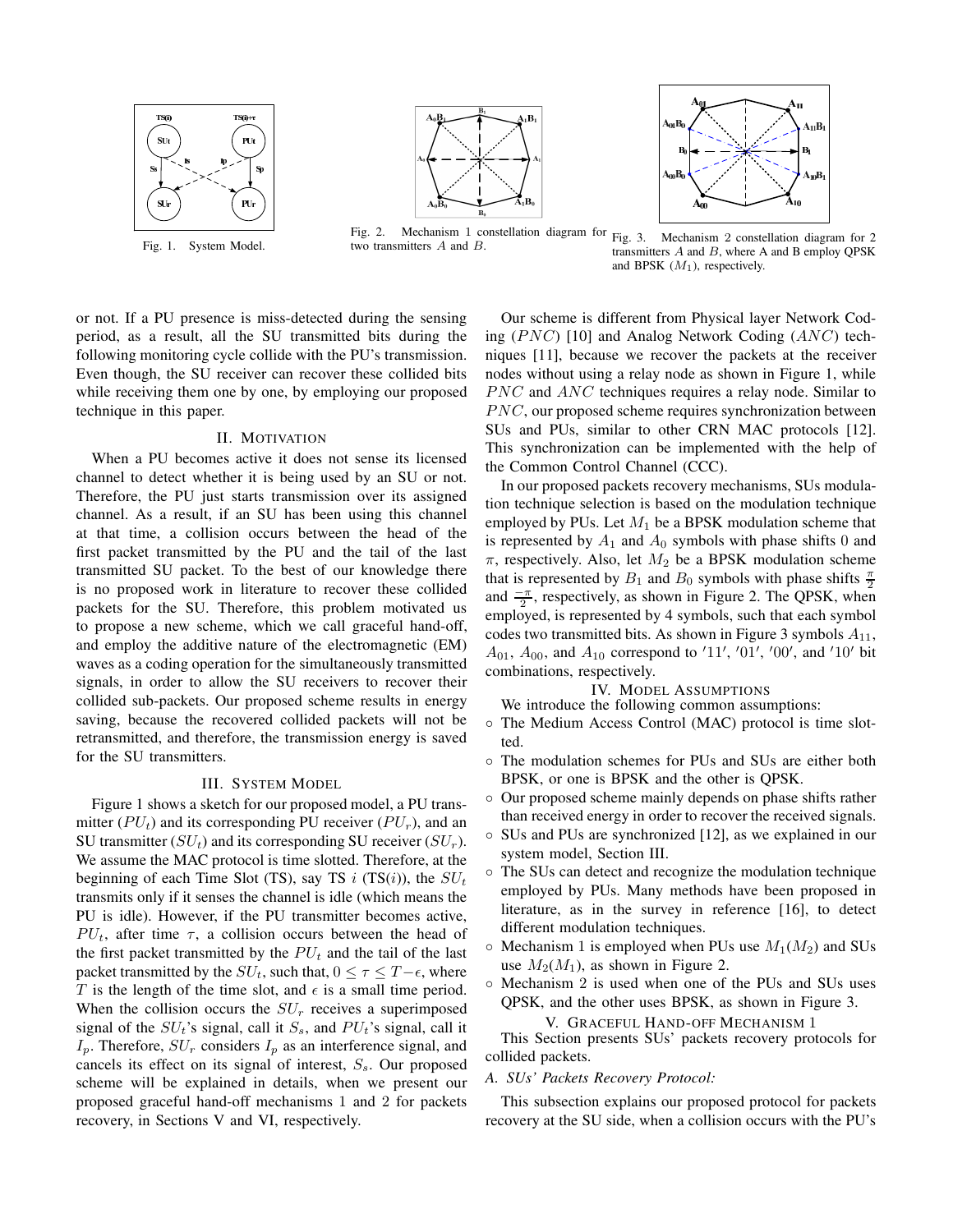TABLE I SIGNALS CODING AND DECODING FOR TWO TRANSMITTER NODES AND ONE RECEIVER NODE IN  $PNC$  scheme.

|   |   | PNC Signal                                                | Decoded Signals |
|---|---|-----------------------------------------------------------|-----------------|
|   | 0 | signal with the phase difference $e^{j(-\frac{3\pi}{4})}$ | $A_0, B_0$      |
| υ |   | signal with the phase difference $e^{j(\frac{3\pi}{4})}$  | $A_0, B_1$      |
|   |   | signal with the phase difference $e^{j(-\frac{\pi}{4})}$  | $A_1, B_0$      |
|   |   | signal with the phase difference $e^{j(\frac{\pi}{4})}$   | $A_1.B_1$       |

TABLE II

SIGNALS CODING AND DECODING FOR TWO TRANSMITTER NODES IN PNC SCHEME, WHERE TRANSMITTER A USES QPSK, AND TRANSMITTER B USES BPSK.

|    | PNC Signal                                                | Decoded Signals    |
|----|-----------------------------------------------------------|--------------------|
|    | signal with the phase difference $e^{j(\frac{\pi}{8})}$   | $A_{11}$ , $B_1$   |
| 01 | signal with the phase difference $e^{j(\frac{7\pi}{8})}$  | $A_{01}$ , $B_0$   |
| 00 | signal with the phase difference $e^{j(-\frac{7\pi}{8})}$ | $A_{00}$ , $B_{0}$ |
| 10 | signal with the phase difference $e^{j(-\frac{\pi}{8})}$  | $A_{10}$ , $B_1$   |

packet head. Define  $SU<sub>t</sub>$  and  $SU<sub>r</sub>$  to be the transmitting and the receiving SUs, respectively. The steps for SU's packet tail recovery are as follows:

- 1) For the sake of exposition, let us assume SUs determined that the PU of the channel uses the  $M_1$  BPSK modulation technique (as explained in Section III), and let us call these symbol values  $A_0$  (phase= $\pi$ ) and  $A_1$  (phase=0). Therefore, the SU uses the  $M_2$  modulation technique (with symbol values  $B_0$  (phase= $\frac{-\pi}{2}$ ) and  $B_1$  (phase= $\frac{\pi}{2}$ )), which is orthogonal to  $M_1$ .
- 2) When  $SU<sub>r</sub>$  receives a corrupted packet, due to an overlap between the tail of the received SU packet and the head of the PU packet, the corruption will be in the phase shifts of the received packet's tail bits, because their signals do not match SUs demodulation technique (neither  $\frac{\pi}{2}$  nor  $\frac{-\pi}{2}$ ).
- 3) To recover the corrupted symbols,  $SU<sub>r</sub>$  checks if the tail bits match any of the phase shifts corresponding to two transmitters, as shown in Figure 2 and Table I, to recover the corrupted signal. For example, if the phase shift for a received bit signal is  $\frac{\pi}{4}$  or  $\frac{3\pi}{4}$ , then  $SU_r$  concludes that  $SU<sub>t</sub>$  transmitted the  $B<sub>1</sub>$  bit symbol.
- 4)  $SU<sub>r</sub>$  repeats the process in step 3 for all collided bit signals within the received packet's tail.

It is worth mentioning that the bit error rate (BER) for this mechanism, as shown in Figure 2, is similar to that of QPSK.

# VI. GRACEFUL HAND-OFF MECHANISM 2

In this section, we extend our work in the previous Section where PUs and SUs employ QPSK and BPSK, respectively, or vice versa. In Figure 3, assume that the PU uses QPSK modulation which is represented by symbols  $A_{11}$ ,  $A_{01}$ ,  $A_{00}$ , and  $A_{10}$ . Also, assume that the SU uses BPSK modulation technique which is represented by  $B_1$  and  $B_0$  symbols  $(M_1)$ . Therefore, the possible received phase shifts when the PU and the SU transmit their signals simultaneously are represented by the four dash-dotted lines in Figure 3 and explained in Table II. For example, when the received phase shift is  $\frac{\pi}{8}$ , this means that a collision has occurred such that a PU transmitted symbol  $A_{11}$  and an SU transmitted the  $B_1$  symbol.

The packets recovery steps by the SU receiver node, when collisions occur between a PU and an SU packets, are similar to the steps presented in the previous section, except that the SU receiver node needs to use Table II to recover the collided packets. In Figure 3, the minimum received phase shift difference at the receiver is  $\frac{\pi}{8}$  which is similar to the 16−PSK modulation scheme. Therefore, 16-PSK BER can serve as an upper bound for the BER under this mechanism.

# VII. PERFORMANCE ANALYSIS

In this section, we introduce two performance metrics to evaluate the efficiency of our proposed protocols for mechanisms 1 and 2 which are employed by SUs' receivers. First metric, the probability of successfully recovering the collided packets between the SU and the PU transmitters. Second metric, energy saving due to recovering the collided packets by their receivers, instead of retransmitting them again. Let us introduce the following notations:

- $\circ$  N: is the number of transmitted bits by an SU.
- $\circ$  K: duration (in bits) of monitoring cycle.
- $\circ$   $p_t(i, K)$ : the probability for a PU to start its transmission at bit  $i$  of the  $K$  bits during the monitoring cycle, given that the PU became active.
- $\circ$   $p_e$ : the probability that at least one bit cannot be recovered in the SU packet, which is also the probability that the SU packet will be corrupted due to collision.
- $\circ$  p<sub>s</sub>: the probability of successful recovery of the SU's packets due to the collision with the PU's packet, and it is equal to  $1 - p_e$ .
- $\circ$   $p_a$ : the probability for a PU to become active during a monitoring cycle, and corresponds to a geometric distribution.
- $\circ$  BER: represents the Bit Error Rate for the modulation schemes which are employed by PUs and SUs.
- e: is consumed energy to transmit one bit (Joules).
- $\circ$   $E_{ws}$ : consumed energy for bits transmitted by an SU using one of our proposed mechanisms.
- $\circ$   $E_{ns}$ : consumed energy for bits transmitted by an SU without using either of our proposed mechanisms.
- $\circ$   $\rho$ : energy saving percentage due to using our proposed mechanisms.
- *A. Probability of successful collided packets recovery:*

The probability of successful recovery of collided packets,  $p_s$ , is shown in equation (1). This corresponds to the probability of success in packet recovery. The  $(1 - BER)^{K-i+1}$ term in equation (1) represents the probability of recovering the  $(K - i + 1)$  collided bits of SU, such that the PU has started its transmission at the  $i<sup>th</sup>$  bit of SU packet which is being transmitted. We assume that  $p_t(i, K) = \frac{1}{K}$ ,  $\forall i$ , which corresponds to a discrete uniform distribution.

$$
p_s = \sum_{i=1}^{K} (1 - BER)^{K-i+1} p_t(i, K).
$$
 (1)

# *B. Energy saving:*

In traditional wireless networks more than two users' packets may collide at the same time, e.g., slotted Aloha MAC protocols. However, in CRNs when packets collision occurs, it happens between an SU which is currently transmitting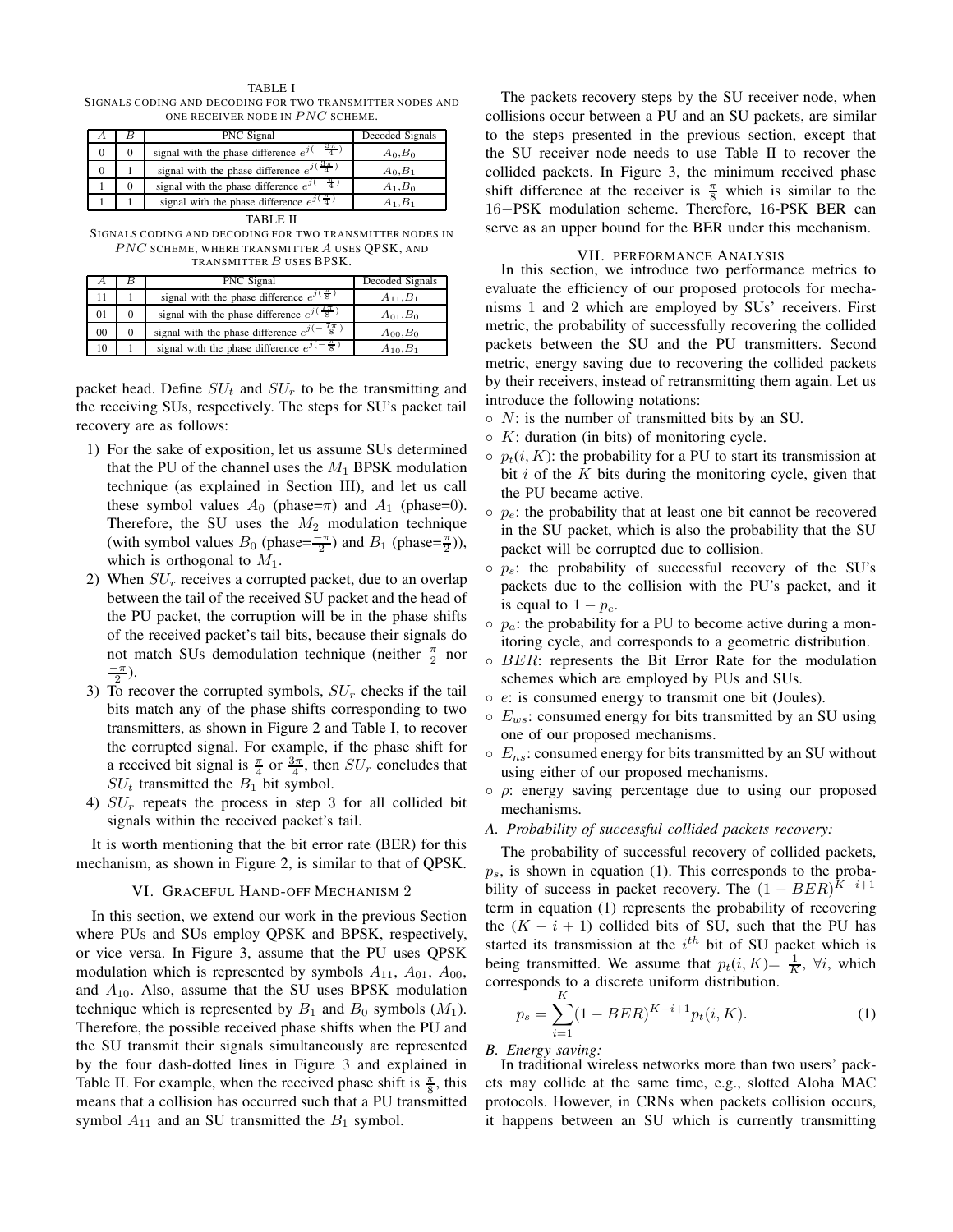and one PU at most that becomes active<sup>1</sup>. Our proposed mechanisms 1 and 2 are customized for this collision scenario.

Let us focus on the saved energy by SU in this subsection. The total number of monitoring cycles is equal to  $\frac{N}{K}$ . Every some monitoring cycles a PU becomes active, and the average number of these cycles is equal to  $\frac{1}{p_a}$ , since the probability for the PU to become active,  $p_a$ , follows a geometric distribution. Therefore, the number of times the PU becomes active equals  $\frac{N}{\frac{1}{p_a}}$ . In equation (2), in the RHS,  $K \frac{1}{p_a}$  in the first term represents the number of transmitted bits by the SU when it is able to successfully recover the collided bits with a probability equals to  $p_s$  at the last monitoring cycle in every  $\frac{1}{p_a}$  monitoring cycles, at which the PU becomes active and collides with SU packet bits. However, the SU receiver may not be able to recover these collided bits in the last monitoring cycle successfully with a probability equals to  $(1-p<sub>s</sub>)$ , and therefore, retransmits these bits. As a result, the total transmitted bits are  $K$  ( $\frac{1}{p_a}$  + 1) as shown in the second term in the RHS of equation (2). However in equation (3), since the collided packets are not recovered (our proposed recovery mechanisms are not employed by SUs), the SU transmitter retransmits the collided bits. Therefore, the total number of transmitted bits equals to  $K(\frac{1}{p_a}+1)$ . Equation (4) represents the saved energy percentage due to employing one of our proposed mechanisms for packet recovery.

$$
E_{ws} = \frac{\frac{N}{K}}{\frac{1}{p_a}} [p_s K \frac{1}{p_a} e + (1 - p_s) K (\frac{1}{p_a} + 1) e].
$$
 (2)

$$
E_{ns} = \frac{\frac{N}{K}}{\frac{1}{p_a}} [K(\frac{1}{p_a} + 1)e].
$$
 (3)

$$
\rho = \frac{E_{ns} - E_{ws}}{E_{ns}} * 100\% = \frac{p_s}{\frac{1}{p_a} + 1} * 100\%.
$$
 (4)

## VIII. NUMERICAL RESULTS AND DISCUSSION

In this section, we evaluate the performance of our two proposed mechanisms, using the performance metric introduced in the previous section, which is the probability of successful recovery for collided sub-packets,  $p_s$ . In our numerical results, we considered two data rates 1 Mbps and 6 Mbps with different monitoring cycle lengths. To find  $K$  for a Monitoring Cycle Time (MCT),  $K =$ data rate  $*$  MCT, e.g., if the data rate is 1 Mbps and the MCT= 20 ms, then  $K = 20 * 10^3$  bits. It is worth mentioning that in IEEE 802.22 WRAN cell [17], the base station superframe size  $= 160$  ms, and the Maximum Detection Time (MDT) frame to detect the PU when it becomes active should not exceed 2 sec. However, in public safety and cellular networks spectrum, MDT frame must be much less than 2 sec, due to the nature of the applications, in which the PU's sensitivity to interference by SUs is higher than that in TV spectrum. Therefore, the monitoring cycle length is dependent on the type of PUs and the applications. In our numerical analysis, we varied the monitoring cycle length from 4 ms to 2 seconds in order to study its effect on packet recovery efficiency, under different application requirements. The maximum tolerable BER is dependent on the applications nature, and their  $QoS$  requirements. Therefore, in our numerical analysis, we evaluated the performance of our proposed packets recovery mechanisms 1 and 2 with different values of BER. In general, increasing Signal-to-Noise Ratio (SNR) decreases BER. We obtained the QPSK and 16−PSK theoretical BER values from the BER analysis tool in Matlab communication toolbox, where the channel type is AWGN.

#### *A. Probability of successful collided packets recovery results:*

As stated earlier in mechanism 1, the BER rate is similar to that of QPSK modulation. Figures 4 and 5 show  $p_s$  with respect to the BER for QPSK (and its corresponding SNR (dB)) for data rates 1 Mbps and 6 Mbps, respectively, with different monitoring cycle times. The probability of successful recovery for the SU's packet when it collides with the PU's packet,  $p_s$ , increases by increasing SNR. Results show that with a small increase in SNR,  $p<sub>s</sub>$  increases significantly. For example, when the monitoring cycle time is 20 ms and data rate is 1 Mbps,  $p_s$  is 0.73 and 0.97 when SNR equals to 9 and 10, respectively, and therefore,  $p_s$  is increased by 32% when SNR is increased by just 1 unit.

In mechanism 2 the BER rate is upper bounded by the BER of 16–PSK modulation. Figures 6 and 7 show  $p_s$  with respect to the BER of 16−PSK (and its corresponding SNR) for data rates 1 Mbps and 6 Mbps, respectively, with different monitoring cycle times. The probability of successful recovery for the SU's packet when it collides with the PU's packet,  $p_s$ , increases by increasing SNR. Similar to mechanism 1, results show that with a small increase of SNR,  $p_s$  increases significantly. For example, when the monitoring cycle time is 50 ms and data rate is 6 Mbps,  $p_s$  is 0.03 and 0.67 when SNR equals to 16 and 18, respectively, therefore,  $p_s$  is increased by about 21 times when SNR is increased by just 2 units.

## *B. Energy Saving Results:*

Figure 8 shows the saved energy percentage,  $\rho$ , for different  $p_s$  and their corresponding SNR (dB) (which are obtained from Figure 4 results in the previous Subsection) when our proposed mechanisms 1 is employed by SUs, data rate  $= 1$ Mbps, and the monitoring cycle time is 50 ms. The results show that the energy saving percentage,  $\rho$ , increases when the probability of the PU to become active during the monitoring cycle,  $p_a$ , increases, for six different scenarios where the  $p_s$ (and it corresponding SNR) are different. For example, when  $p_a = 0.5$  and  $p_s = 0.9$  (where SNR= 10 dB), the obtained energy saving is equal to 30.3%.

Figure 9 shows the energy saving percentage, with respect to monitoring cycle time (ms), when mechanism 2 is employed by SUs, data rate= 6 Mbps, and  $p_a$  is fixed and set to 0.4. Results show that increasing the monitoring cycle time decrease the saved energy due to recovering the collided packets, for five different scenarios which have different SNRs, e.g., increasing the monitoring cycle time from 4 ms to 100 ms, when SNR is 18 dB, causes a degradation in the saved energy percentage from 27.59% to 13.47%. Therefore it is

<sup>&</sup>lt;sup>1</sup>In this paper, we assume there is only one PU assigned to each licensed channel.